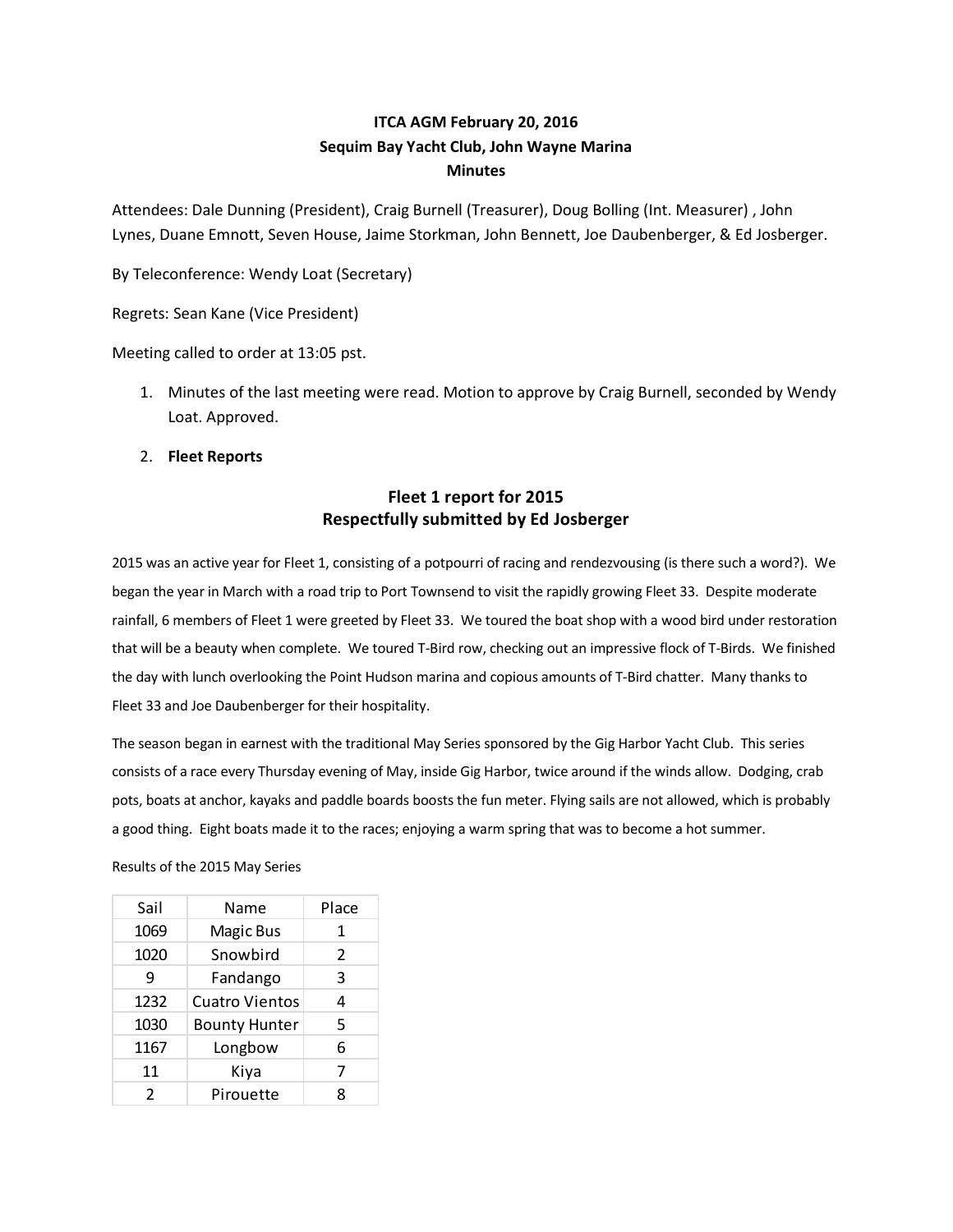For 2016, not only will there be a May series but there will also be a June series. The latter series may have different themes. This includes a junior at the helm night, a woman at the helm night, and more. In any case the racing will continue through the summer. Go to the GHYC Website to get the details.

Saturday, July 25, brought a welcome respite to the 90 F heat wave that enveloped Western Washington. However the racing at the T-Bird Rendezvous and Regatta sizzled. Twelve "Birds" convened at their primordial home, the Gig Harbor Boat Shop for some low key (oxymoron) racing and high level partying. The event was co-hosted by Thunder bird Fleet 1 and the Gig Harbor Boat Shop and both groups are looking forward to more cooperation and collaboration.

A strong southerly made the racing on Saturday seem like speed dating. Short courses located at the North end of the harbor and strong gusty winds kept the fleet together and in each other's way all around the course. Also, the fleet elected to sail under white as there was no time to set the chute. In fact, the first race was over in 15 minutes. In a couple of hours, six races later, the race committee and sailors had had enough and returned to the Boat Shop for a well-deserved libation. (see photos at?????)

The ensuing party at the Boat Shop brought together not only T-birders but also the Gig Harbor sailing community and its friends. It was a perfect evening in a magical setting, the lasagna dinner and deserts from fellow T-Birders, Mike and Suzanne Tunney, were outstanding, stories were told and probably enhanced a little. Trophies were awarded and 4 of Ed's model T-birds were distributed by lottery. The evening wrapped up with a presentation by Mark Hoppen, son of Ed Hoppen, on life in the boat shop and the impact of the Thunderbird design and success on subsequent sail boats.

To wrap things up, on Sunday a smaller fleet raced from the mouth of Gig Harbor to Pt Richmond, 3.5 miles to the north. With 4-6 knots of breeze from the south east, it was ideal for a spinnaker broad reach to the mark. The trick was to find favorable current and to play the wind shifts. Of course having an auto pilot makes flying the chute a lot easier for the shorthanded crews.

| <b>Boat</b>      | Number | Total | Place          |
|------------------|--------|-------|----------------|
| Fandango         | 9      | 10    | 1              |
| Warrior          | 1198   | 17    | $\overline{2}$ |
| Swan             | 1008   | 20    | 3              |
| <b>Magic Bus</b> | 1069   | 23    | 4              |
| Valkyrie         | 974    | 37    | 5              |
| Snowbird         | 1020   | 37    | 6              |
| Orca             | 1264   | 46    | 7              |
| Hussy II         | 953    | 50    | 8              |
| Kvia             | 11     | 51    | 9              |

Results of races at the Rendezvous Regatta July 25, 2015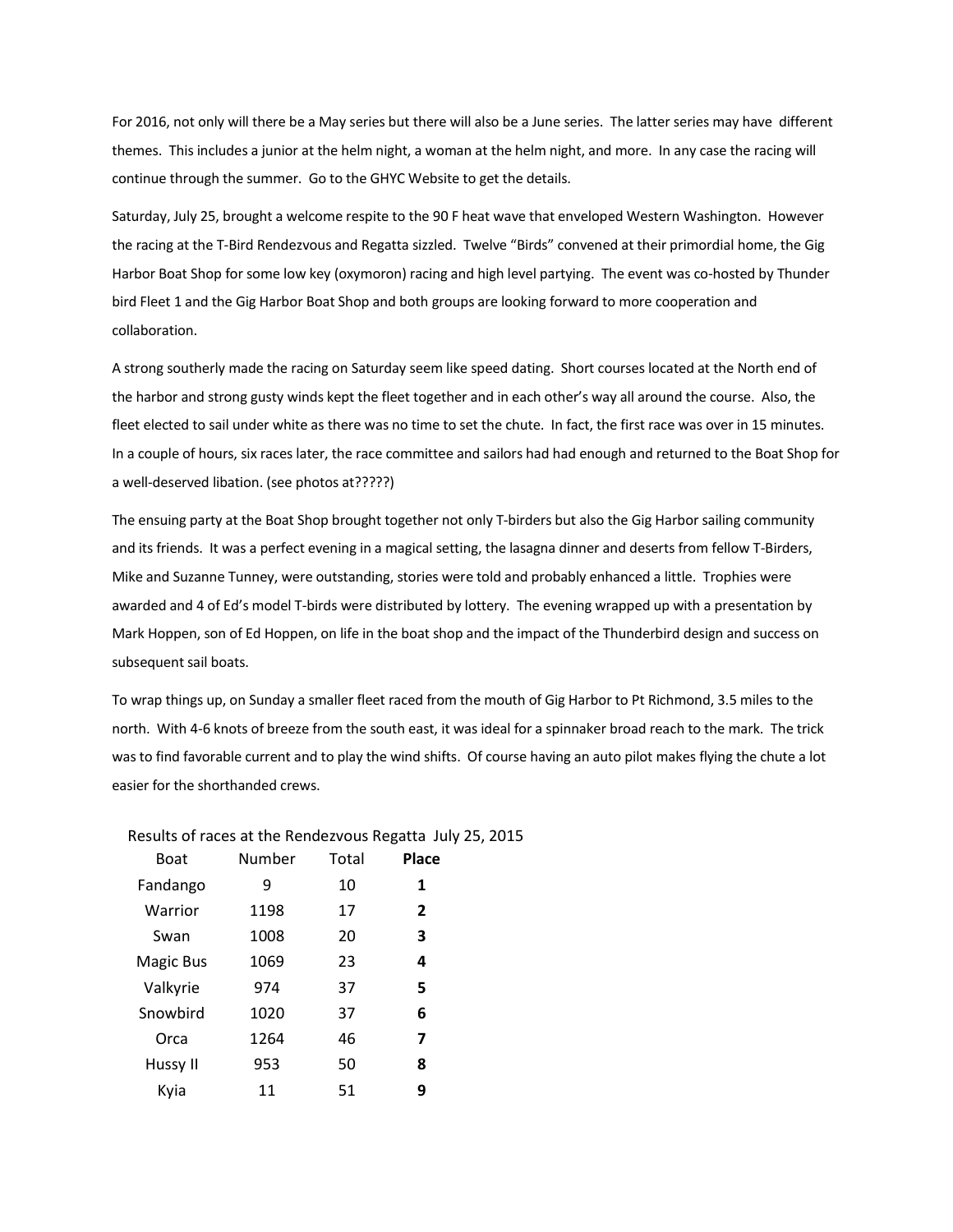| Whitebird     | 1031 | 56 | 10 |
|---------------|------|----|----|
| Yare          | 100  | 60 | 11 |
| <b>TuTush</b> | 39   | 71 | 12 |

### Fleet 10:

 Only about 5 boats left as the rest have been sold to members of Fleet 5 in Boston. We used the remnants of the "fleet kitty" to purchase a wheelchair for a long time fleet supporter who has been debilitated by stroke. One boat, Who Knows, has been sold within the fleet and we hope he will be racing come summer.

#### Fleet 15

In Geelong there are 14 thunderbirds and 6 of them are active in mixed class racing. The others are generally not used much.

still have my thunderbird White Pointer #1225 and I am racing on a larger yacht with a group of former thunderbird owners.

White Pointer is lightly raced, but is used for family enjoyment and social activities, especially for my 2yo granddaughter who loves it.

In two days I will be meeting Bruce King, Barry Walker and Dave Collins from our Predator days and it will bring back lots of good memories.

The Pacific Northwest has been a significant part of my life for 35 years (since Vancouver worlds in 79)

I also remember sailing with you in your t/bird at Oak Harbour. It was enjoyable catching up with friends at that regatta.

In recent times we met Ed & Sue Edwards from Port Townsend when they visited Geelong and enjoyed their company.

I hope you have a very successful thunderbird meeting and I look forward to any notices that may be sent out. (I have cast a ballot with Wendy).

3. President's Report: Repaired and updated the website just in time for the domain name to expire. Content is now up-to-date but much more is needed. Dale requested that members and fleets send news and photos for posting on the website so that we can again look like an active organization.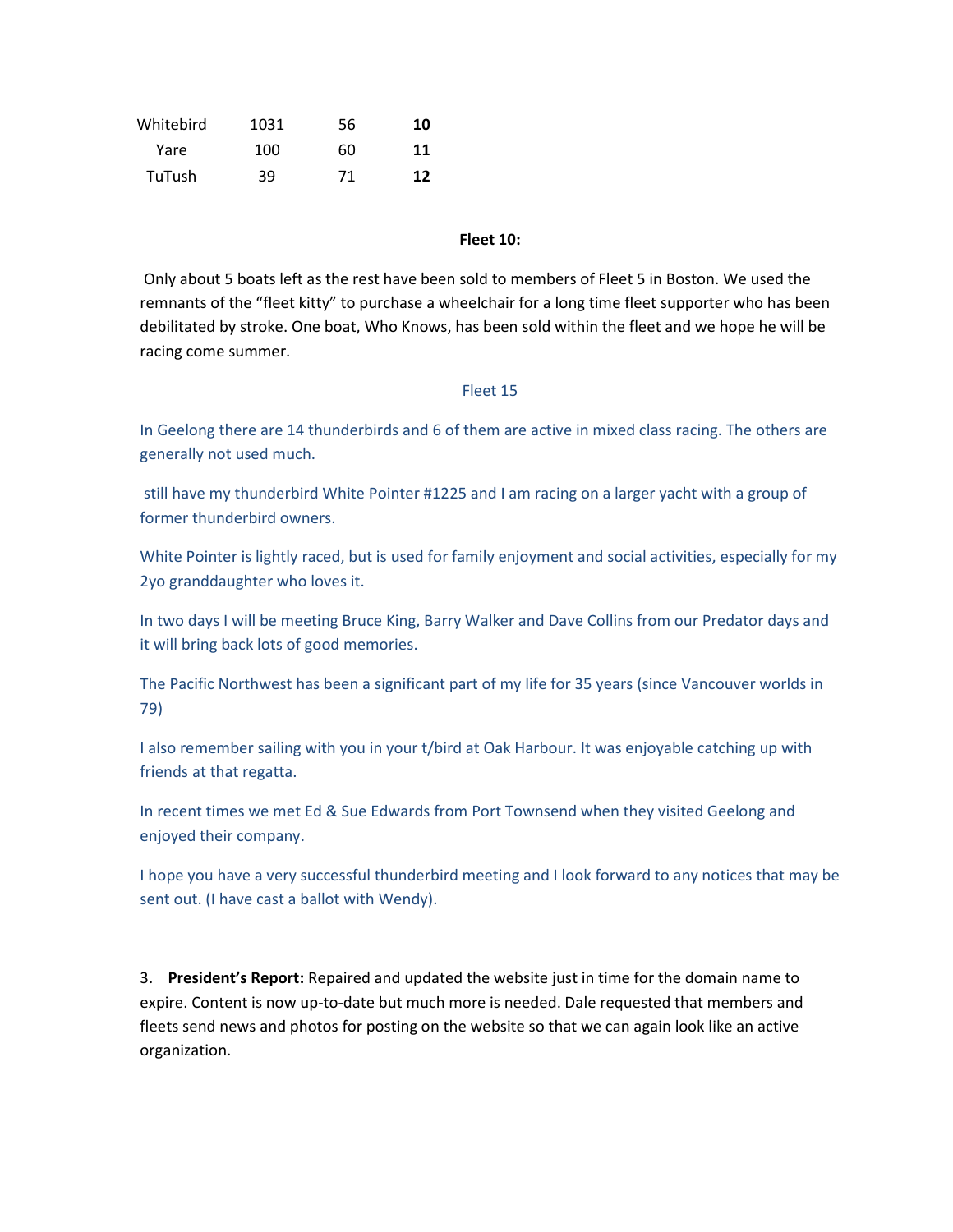4. Treasurer's Report: Craig reported that the revenue collected and expenditures showed for balanced books, but that providing funds of up to \$1000 for the host fleet to run the Internationals may not be sustainable. Craig was successful in negotiating with the bank to cancel fees (way to go Craig!) saving ITCA \$15+ each month.

### ITCA 2015 Financial Report

| 1/1/2015 through<br>12/31/2015 | <b>Beginning Balance</b> | \$3,436.55 |
|--------------------------------|--------------------------|------------|
| Date                           | Description              | Amount     |
| <b>INCOME</b>                  |                          | 985.87     |
| Income                         |                          | 985.00     |
| Interest Inc                   |                          | 0.87       |
| <b>EXPENSES</b>                |                          | $-460.49$  |
| <b>Bank Charge</b>             |                          | $-90.00$   |
| Conferencing                   |                          | $-57.49$   |
| Postage                        |                          | $-128.00$  |
| Web Hosting                    |                          | $-185.00$  |
| <b>OVERALL TOTAL</b>           |                          | 525.38     |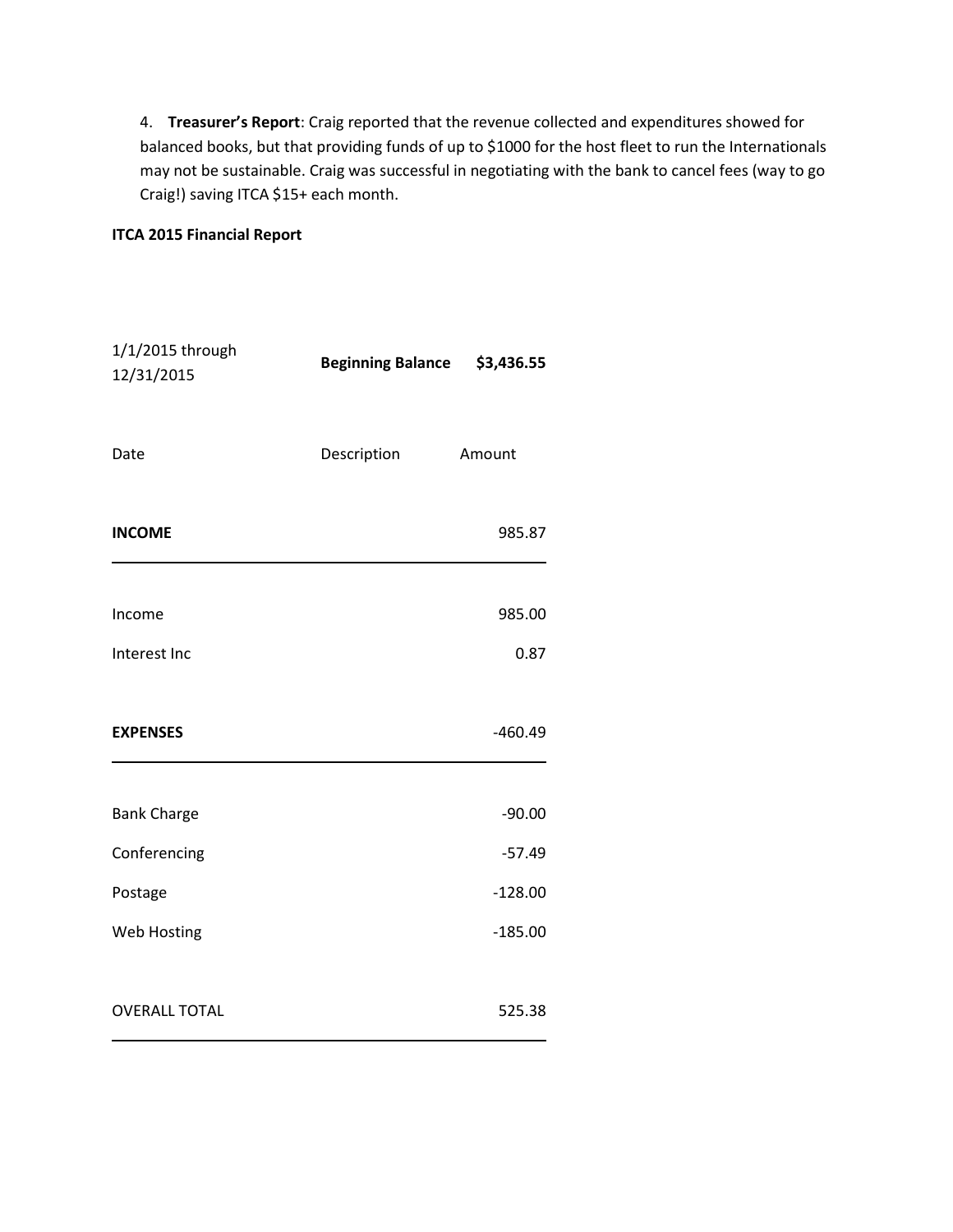#### Ending Balance \$3,961.93

5. Measurer's Report: The templates have been handed over from Duane Emnott but no new boats have been built, thus none have been measured. We do not believe that any of the molds are in existence any more. All have been destroyed.

6. Secretary's Report: The secretary thought she was past president, so had nothing to report. She had planned to put out a newsletter, but no articles were forthcoming so failed to act.

### 7. Old Business:

There was much discussion surrounding Fleet 33's suggestion that they host the International Championship Regatta as a three-day event over the long Labor Day weekend in 2016(Labour Day. This suggestion was not well received, as it would be extremely unlikely that anyone would come from outside of the region for such an event on such short notice. Moved by Craig Burnell and seconded by Wendy Loat that the next Internationals be held in 2017 and hosted by Fleet 33 with four days of racing planned over five days. Motion passed.

Moved by Craig Burnell, and seconded by Wendy Loat that Fleet 33 be sanctioned to host the 2016 North West Regional Regatta. Motion approved.

### 8. Black Book Change to the Mast Rule:

 A few concerns were raised about the proposed change including its possible affect on the overall weight of the boat. Several owners have added weight to the bottom of their masts in order to add weight to the boat. The proposed rule does not change the overall boat weight. It had also been suggested that dropping the minimum mast weight as proposed was too much, and that owners who had added safety features such as lights and radio antennae would be disadvantaged. Dale indicated that most owners currently carried between 16 and 18 pounds of lead in their masts, hence the amount the mast weight was to be reduced.

Craig Burnell noticed that the mast weight stated in kilograms was incorrect and moved an amendment that it be changed to 34.109 kg. Amendment approved.

The motion to approve the new mast weight of 72 lbs or 34.109 kg was approved with a vote of 21 for and 2 against. The Black book will now read as follows:

7.2.1 Mast weight shall not be less than 75 lb. (34.019 kg)

Sections 7.22 and 7.23 are deleted

9. Other Business: